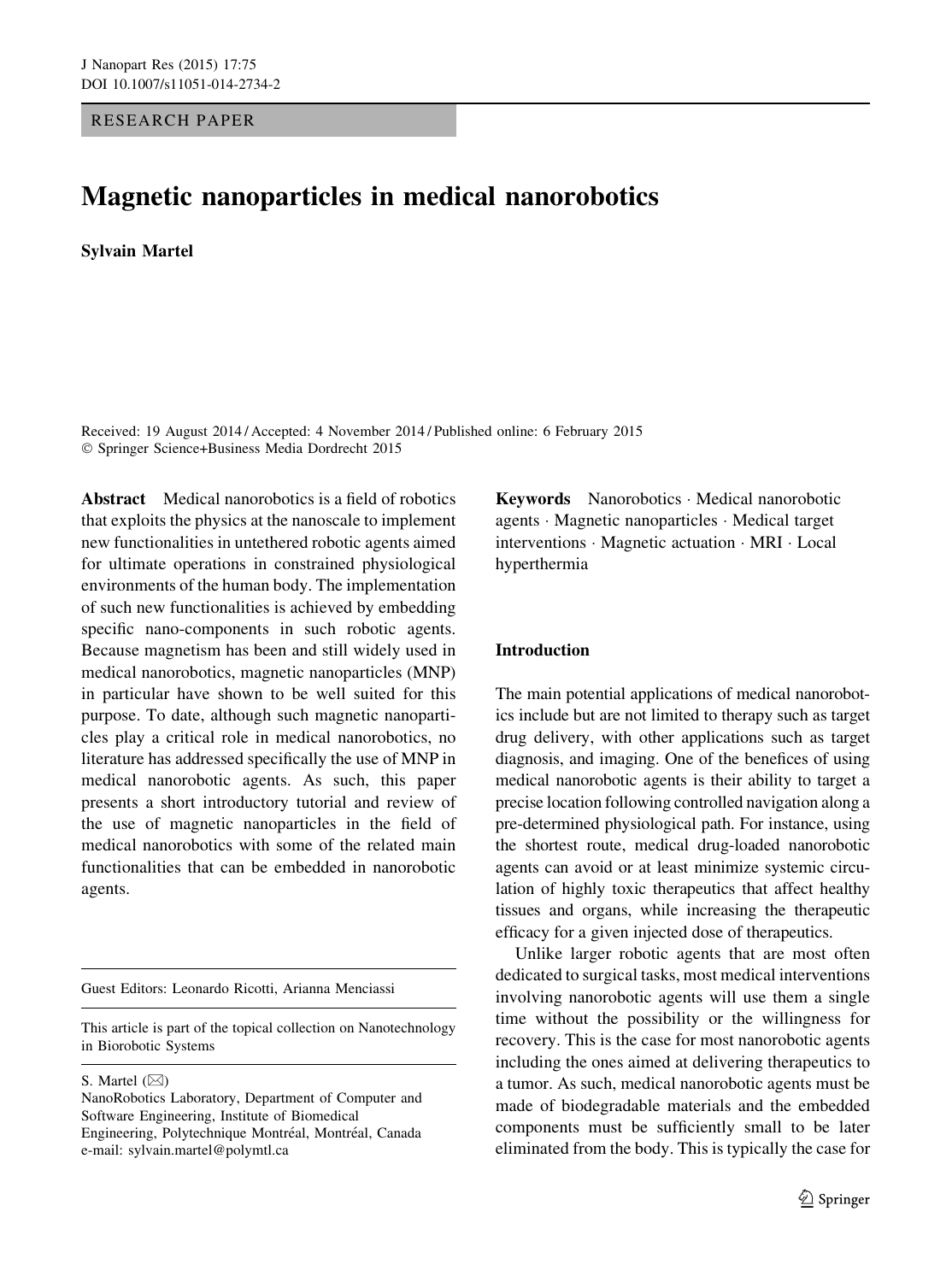the magnetic materials embedded in medical nanorobotic agents that will generally be in the form of magnetic nanoparticles (MNP). As such, the use of a permanent magnet that is often embedded in larger untethered medical robots aimed at operating in wider physiological spaces and which can be recovered after the intervention is generally not an option for the implementation of medical nanorobotic agents. Indeed, not retaining their magnetization state can prove to be especially important for avoiding an aggregation of several nanorobotic agents or a cluster of MNP following a biodegradation of the nanorobotic agents that will retain the form of a relatively large entity once the patient is no longer exposed to a magnetic field following the completion of the medical intervention.

In this respect, the type and the characteristics of magnetic materials that constitute each MNP become critical choices. The classification of a material's magnetic properties is based on its magnetic susceptibility  $(\gamma)$  which is particularly important for magnetic pulling-based actuation methods used during navigation in larger vasculatures or physiological spaces, and for MRI-based tracking during such closed-loop navigation phase, as well as for MR-imaging of the larger artifacts created by such agents to assess the targeting efficacy of these nanorobotic agents following the navigation phase since their overall sizes are generally well below the spatial resolution of all medical imaging modalities. The magnetic susceptibility is defined by the ratio of the induced magnetization  $(M)$  to the applied magnetic field  $(H)$ .

Based on the alignment and response of magnetic dipoles, materials have been classified as diamagnetic, paramagnetic, ferromagnetic, ferrimagnetic, and antiferromagnetic as schematically illustrated in Fig. 1.

Although diamagnetic materials do not retain magnetic properties when the external magnetic field is removed, the magnetic moment which is antiparallel to  $H$  results in negative and negligible susceptibility levels  $(-10^{-6}$  to  $-10^{-3})$ . On the contrary, paramagnetic materials such as ferrimagnetic and ferromagnetic materials have magnetic moments parallel to H with susceptibilities in the order of  $10^{-6}$  to  $10^{-1}$ . For instance, ferrimagnetic properties occur in an oxide of iron known as magnetite (Fe<sub>3</sub>O<sub>4</sub>) which is an interesting fact in medical nanorobotic applications considering that such a material in the form of MNP is widely used as a contrast agent in clinical Magnetic



Fig. 1 Basic schematics illustrating the alignment of the magnetic dipoles of various types of magnetic nanoparticles inside a nanorobotic agent

Resonance Imaging (MRI). Iron oxide magnetite (Fe<sub>3</sub>O<sub>4</sub>) and its oxidized form maghemite ( $\gamma$ -Fe<sub>2</sub>O<sub>3</sub>) in particular are used extensively due to their low toxicity and their known pathways of metabolism, making these materials attractive for nanorobotic agents designed for medical applications. In medical nanorobotics,  $Fe<sub>3</sub>O<sub>4</sub>$  MNPs are generally preferred to  $\gamma$ -Fe<sub>2</sub>O<sub>3</sub> MNP due to its higher saturation magnetization. The magnetization state for a ferrimagnetic material is the result of the alignment of microscopic regions in the material known as magnetic domains or magnetic moments. In a ferrimagnetic material, neighboring magnetic moments have opposite orderings that would cancel out the overall magnetic field of the material except that a magnetic field still results due to small differences between neighboring magnetic domains. For ferromagnetic materials such as iron, nickel, and cobalt, the magnetic moments align in the same direction and parallel to each other to produce a larger magnetization state, allowing higher directional pulling forces to be induced on the nanorobotic agents during the navigation phase toward the target physiological regions.

In the form of a MNP with an overall size in the order of up to tens of nanometers, ferrimagnetic or ferromagnetic materials become a single magnetic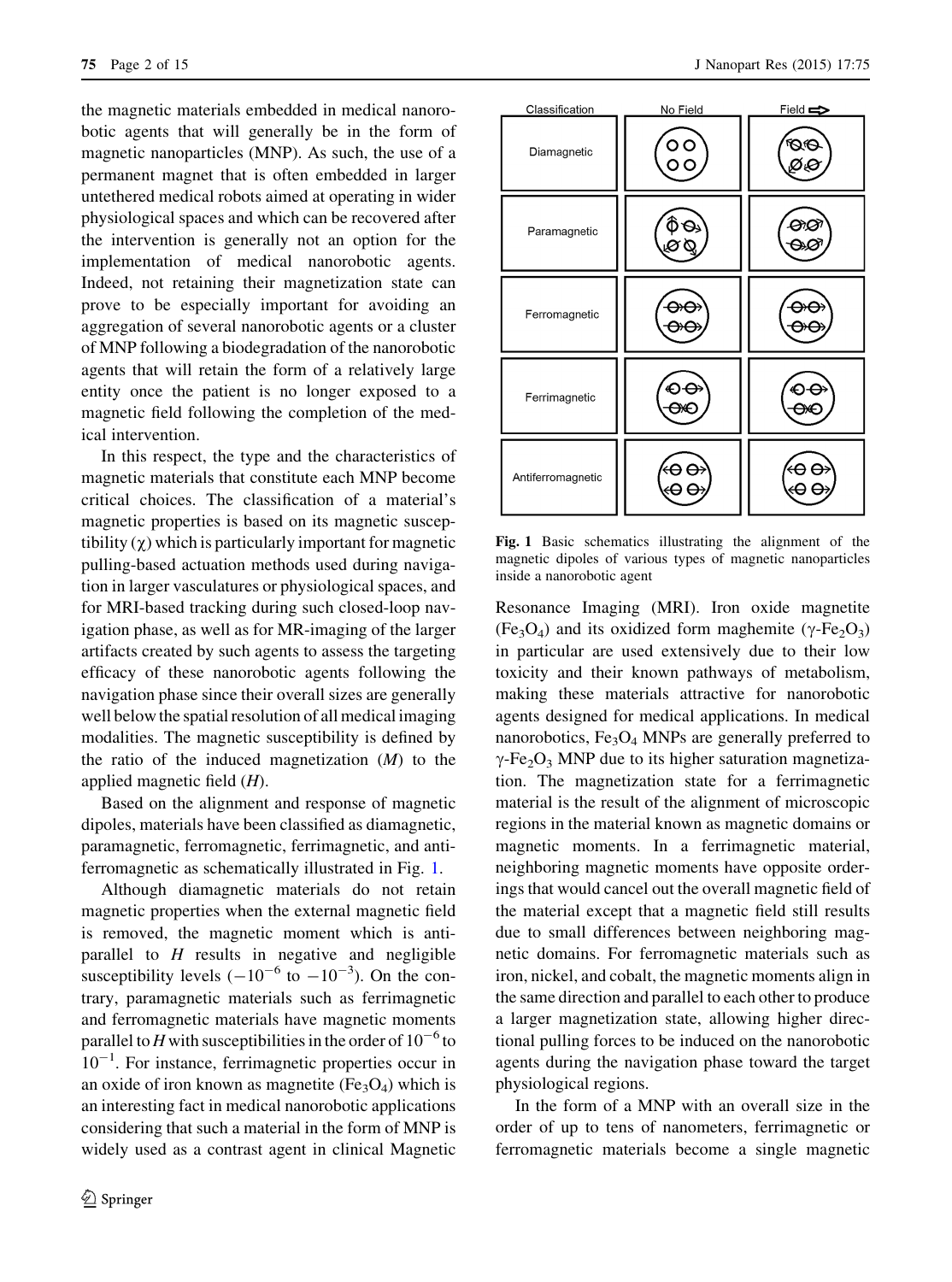domain resulting in a relatively large magnetic moment. For instance, the domain size of  $Fe<sub>3</sub>O<sub>4</sub>$  is 15-80 nm (Hergt et al. [2008\)](#page-13-0). However, above a specific temperature level known as the blocking temperature  $(T_B)$ , the thermal energy becomes sufficient to induce free rotation of the MNP resulting in a loss of the net magnetization when not being exposed to an external magnetic field  $H$ . This lack of remnant magnetization  $(Mr$  in Fig. 2) after removal of an external magnetic field is the main characteristic of a superparamagnetic MNP. The typical magnetization curve of a superparamagnetic MNP compared to a ferromagnetic particle is depicted in Fig. 2.

Such superparamagnetic property enables the MNP to maintain their colloidal stability (i.e., remain dispersed in a liquid medium for long periods of time) and to avoid aggregations following the targeting phase once the patient is removed from the magnetic field, hence allowing their use in clinical targeting interventions. But for medical nanorobotics, because superparamagnetic MNP leads to a reduction of the saturation magnetization  $(M<sub>S</sub>)$ , the actuation forces being induced on navigable agents will be decreased. Although this decrease can be somewhat compensated by increasing the number of MNP embedded in each agent, it already shows the challenges such as selecting the appropriate size of the magnetic particles for implementing multifunctional nanorobotic agents within the constraints imposed by clinical interventions.



Fig. 2 Magnetization curve for a superparamagnetic MNP showing no hysteresis and hence no residual magnetization and coercivity compared to a ferromagnetic particle

The range of magnetic particles' sizes that can be considered in medical nanorobotics can be categorized as multi-domain (MD), pseudo-single-domain (PSD), single-domain (SD), and superparamagnetic (SPM). The maximum coercivity for a given magnetic material occurs within its SD range. Higher coercivity (Hc in Fig. 2 being the resistance of a magnetic material to becoming demagnetized), for instance, is required to enhance hyperthermia through hysteresis losses as discussed later in this paper. The magnetization curve of a SD material will then resemble the one depicted in Fig. 2 for the MD ferromagnetic material but rotated clockwise and with a larger  $Hc$  and a lower  $M<sub>S</sub>$ . Indeed, particles in the MD range would lead to a larger saturation magnetization for enhanced actuation and higher MR-image artifacts to ease achieving higher real-time MR-tracking of navigable agents during travel. But MD particles can typically only be considered for clinical applications if such agents can be recovered, which is not possible in many interventions where medical nanorobotics would perform better than with larger untethered robots. In the PSD range, small MD grains exhibit a mixture of SD-like (high remanence) and MD-like (low coercivity) characteristics. SD particles have also a higher remanence that MD which may not be suitable in particular medical interventions such as in drug deliveries in cancer therapy. But as the particle size continues to decrease within the SD range, another critical threshold is reached at which both remanence and coercivity reach zero, and it is referred to as the superparamagnetic range. In an applied field, there will be a net statistical alignment of magnetic moments analogous to paramagnetic particles except that the magnetic moment is not that of a single atom but to an SD particle containing a range of approximately  $10<sup>5</sup>$ atoms. Hence, a superparamagnetic MNP would have a much higher susceptibility value than that for simple paramagnetic particle which is highly desirable in the context of medical nanorobotics. For spherical MNP, the transition from superparamagnetic to SD can be determined by the following equation:

$$
r_0 = (6k_B T_B/K)^{1/3},\t\t(1)
$$

where  $r_0$  is the transition point from superparamagnetic to SD, with  $k_B$ ,  $T_B$ , and K being the Boltzmann constant, the blocking temperature, and the anisotropy constant, respectively. Table [1](#page-3-0) provides approximate (since several variables can influence sensibly these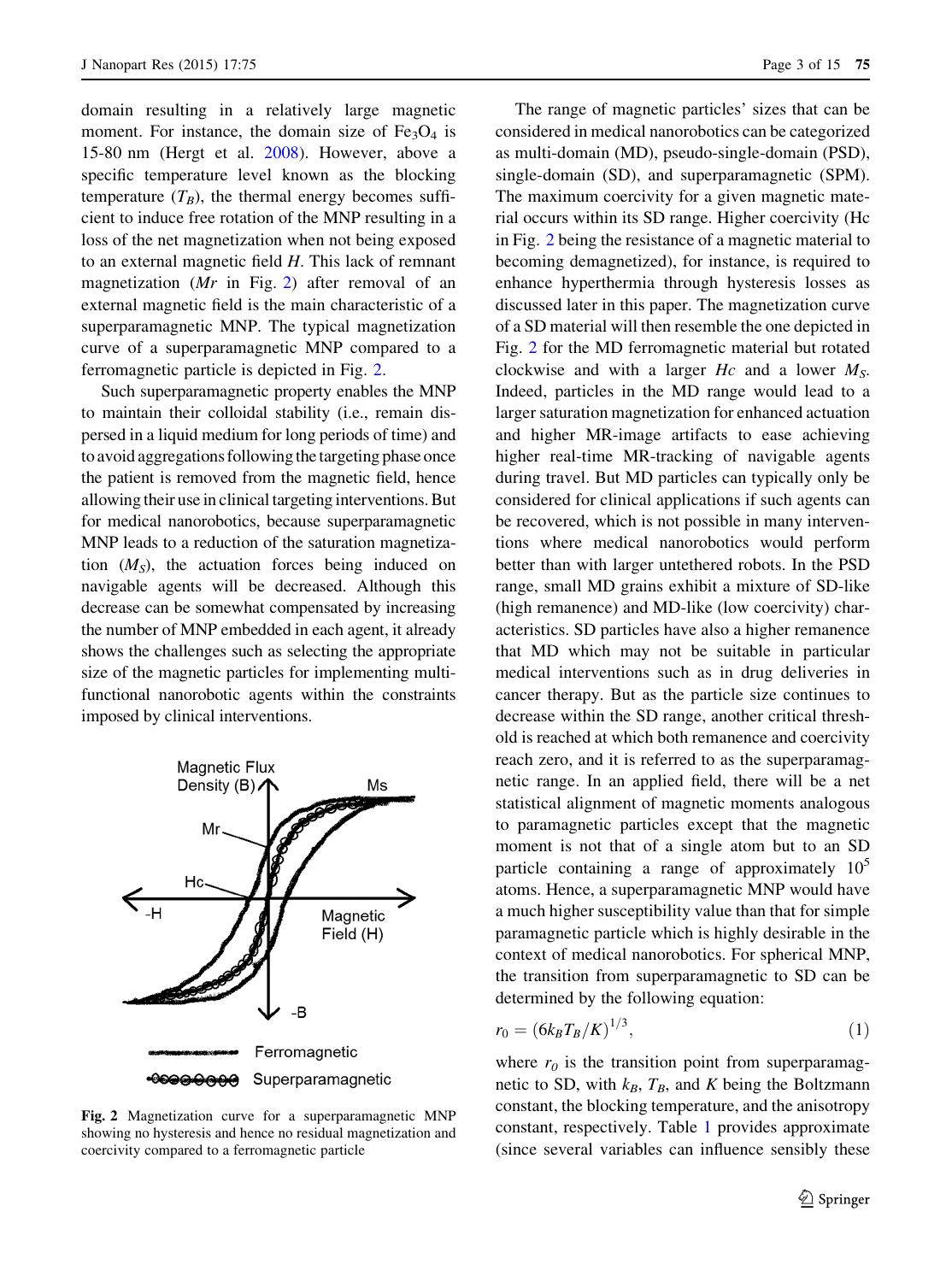| Materials                        | Superparamagnetic<br><b>MNP</b> Diameter<br>(nm) | Single Domain<br><b>MNP</b> Diameter<br>(nm) |
|----------------------------------|--------------------------------------------------|----------------------------------------------|
| CoPt                             | $\leq$ 2                                         | $2 - 58$                                     |
| FePt                             | $\leq$ 3                                         | $3 - 55$                                     |
| Co                               | <10                                              | $10 - 80$                                    |
| CoFe <sub>2</sub> O <sub>4</sub> | <10                                              | $10 - 100$                                   |
| FeCo                             | $20$                                             | $20 - 50$                                    |
| Fe <sub>3</sub> O <sub>4</sub>   | ${<}25$                                          | $25 - 85$                                    |
| Ni                               | $30$                                             | $30 - 85$                                    |
| Fe <sub>2</sub> O <sub>3</sub>   | $<$ 30                                           | $30 - 90$                                    |

<span id="page-3-0"></span>Table 1 MNP diameters (approx.) for transition from superparamagnetic to single-domain regimes

values such as a change in temperature for operations in the human body) MNP diameters for transition from superparamagnetic to SD regimes from the smallest to the largest diameters for some of the main MNP materials.

# Actuation

Actuation or the capability of such untethered nanorobotic agents to move toward a physiological targeted site is critical for the success of the intervention. Magnetic-based actuation in medical nanorobotics can be categorized as pulling-based, torque-based, and magnetically guided self-propelled actuation methods. Especially for pulling-based actuation approaches, the saturation magnetization  $(M<sub>S</sub>)$  value corresponding to the complete alignment of all individual moments becomes smaller in MNP compared to the corresponding saturation magnetization value obtained in bulk form due mainly to disordered crystal structure resulting from high surface curvature which increases with a reduction of the overall size of the particle.

For example,  $M<sub>S</sub>$  values for magnetite MNP will typically be in the range of 30–50emu/g compared to approximately 90emu/g in bulk forms (Gupta and Gupta [2005\)](#page-13-0). Indeed, bulk materials have constant physical properties regardless of their sizes but at the nanoscale, size-dependent properties are often observed. Saturation magnetization at such levels can be typically achieved by exposing the MNP to a magnetic field of approximately 1.5 T and higher as depicted in Fig. 3.



Magnetic Field (T)

Fig. 3 Typical magnetization curve of  $Fe<sub>3</sub>O<sub>4</sub>$  magnetic suspensions (Mathieu and Martel [2009](#page-13-0))

With an external magnet or electromagnet, the field strength decays rapidly with distance. For instance, the maximum field strength achievable for whole body interventions with existing magnetic actuation platforms based on a permanent magnet or a configuration of electromagnetic coils is approximately 0.1 T. From the magnetization curve in Fig. 3 for instance, it can be observed that the magnetization level of the MNP at 0.1 T will be much lower than  $M<sub>S</sub>$  resulting in a much lower induced directional pulling force on the MNP from a given magnetic gradient and hence, on the medical nanorobotic agents as well.

By immersing the patient in a uniform magnetic field of 1.5 T or more such as in the tunnel of a clinical MRI scanner (typical  $B_0$  of 1.5 or 3T in more recent systems), saturation magnetization for such MNP can be achieved for whole body interventions allowing maximum effective gradient-based directional pulling forces anywhere within the body. Such 3D gradients can be produced by the scanner's imaging coils resulting in body depth-independent induced forces on the nanorobotic agents. This is the fundamental principle of an approach known as magnetic resonance navigation (MRN) (Mathieu et al. [2006,](#page-13-0) [2007](#page-13-0)). With such an approach, the directional induction force can be computed from Eq. 2 where  $M = M_s$  and  $V_M$ represents the effective or total volume of all MNP embedded in each nanorobotic agent.

$$
\vec{F} = V_M(\vec{M} \cdot \nabla) \vec{B},\tag{2}
$$

where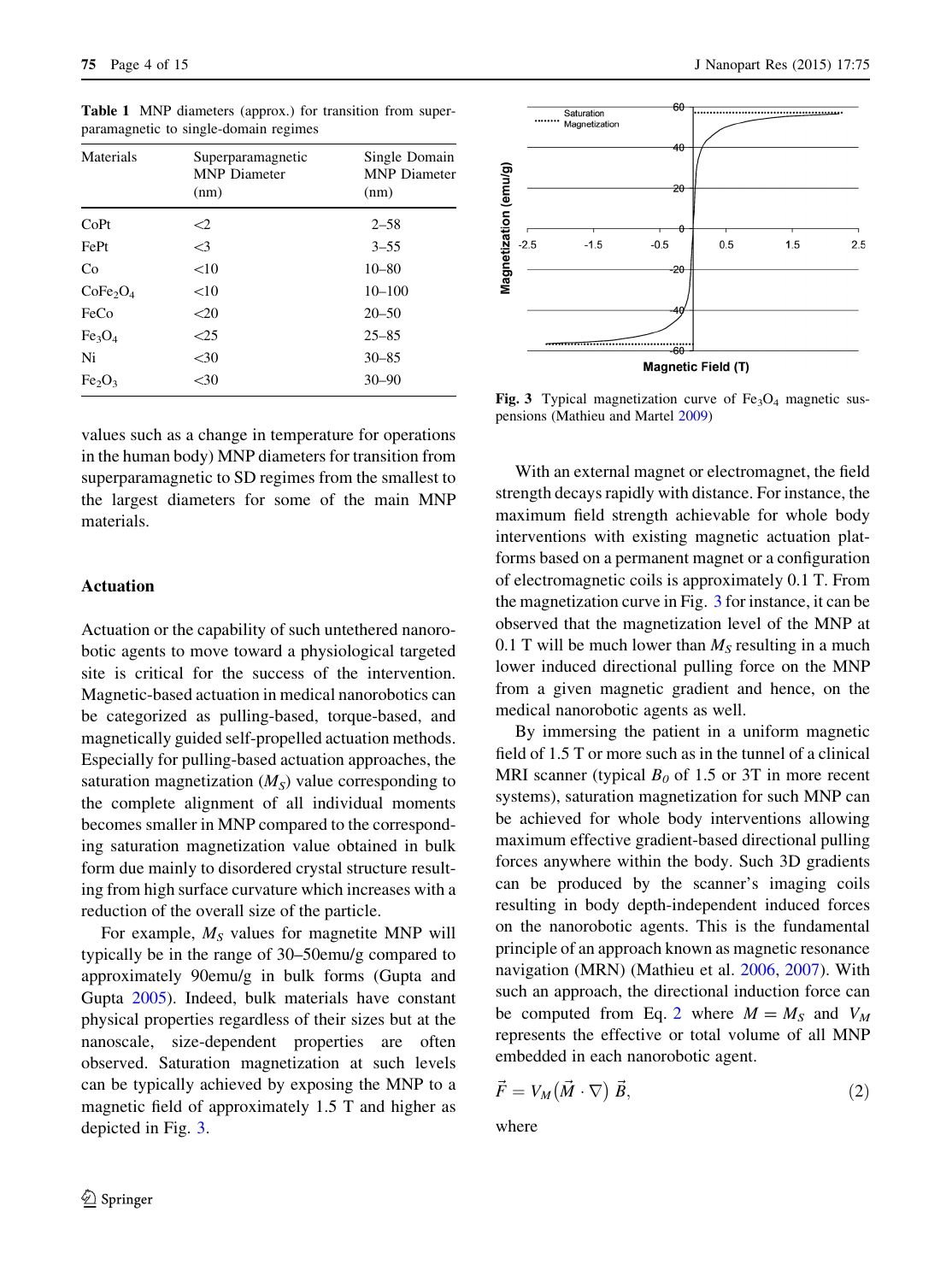$$
\nabla = \begin{bmatrix} \frac{\partial}{\partial x} & \frac{\partial}{\partial y} & \frac{\partial}{\partial z} \end{bmatrix}^T.
$$
 (3)

Metallic MNP made of materials such as nickel, iron, and/or cobalt, etc., although not as chemically stable as iron oxide MNP, can potentially be embedded in medical nanorobotic agents where higher magnetization saturation levels compared to  $Fe<sub>3</sub>O<sub>4</sub>$  MNP are required. Because of the formation of oxides when exposed to water and oxygen, these MNP are typically protected with a thin layer of coating made of materials such as dextran, gold, silica, or graphite, to name but a few examples. Such coating avoids a decrease of  $M<sub>S</sub>$  by oxidation, and the release of metallic ions. Combining different metallic materials within the same MNP can also increase the saturation magnetization level of the MNP. For example, Cobalt (Co), iron (Fe), and FeCo nanoparticles exhibit a  $M<sub>S</sub>$ around 140, 180, and 220emu/g, respectively (Pouponneau et al. [2012\)](#page-14-0). Indeed, FeCo nanoparticles are receiving increased attention because of the extremely high  $M<sub>S</sub>$  values (Reiss and Hutten [2005\)](#page-14-0) which make them highly suitable (independently of biocompatibility issues) for medical nanorobotic agents for increasing the induced pulling force, in some cases by lowering the amount of embedded magnetic material to allow more room for the therapeutic payload, or to decrease the amount of MNP injected in the body, and/or to achieve further miniaturization of the nanorobotic agents.

Despite the relatively high saturation magnetization levels, many MNP must be embedded in each nanorobotic agent to increase the magnetic induction volume which is highly insufficient using distributed (monodispersed or polydispersed) MNP flowing independently in the vascular network, for example. For instance, preliminary investigations of the hydrodynamics of drug targeting suggest that for a magnetitebased MNP exposed to a magnetic flux density of 0.2 T would require field gradients of approximately 8T/m in the femoral arteries and greater than 100T/m in carotid arteries (Voltairas et al. [2002\)](#page-14-0). Unless the target is extremely close to the magnetic source which is generally not the case especially when operating deeper in the tissue, such high gradients cannot be generated in the context of medical nanorobotics. As such, increasing the magnetic induction volume by embedding a sufficiently large quantity of MNP in each nanorobotic agent becomes mandatory in order to decrease the amplitude of the switching directional gradients within technological and physiological limits. Indeed, unlike conventional magnetic drug targeting (MDT) approaches which rely on a constant unidirectional gradient generally produced by a single permanent or electromagnet placed near the target, magnetic pulling forces induced on medical nanorobotic agents rely on 3D directional gradients to allow navigation prior to reach the target. For whole body interventions, the present technological limitation for sufficiently fast directionally changed gradients for clinical applications using nanorobotic agents is in the order of 300–400mT/m (Martel [2014\)](#page-13-0).

Increasing the magnetic induction volume has been done for the synthesis of the first therapeutic nanorobotic agent known as Therapeutic Magnetic Micro-Carrier (TMMC) (Pouponneau et al. [2011,](#page-14-0) [2014](#page-14-0)). To provide an example,  $> 300$  mT/min a  $B<sub>0</sub> = 1.5T$  was required to influence sufficiently the path of such nanorobotic agents to target pre-determined lobes in the liver of rabbit models after a transition through the hepatic artery. These TMMC (also referred to as Magnetic Drug Eluting Beads (MDEB) when used for liver chemo-embolization) carried a therapeutic payload consisting of  $3.2 \pm 0.5$  % doxorubicin (DOX) and were synthesized with  $37 \pm 2.7$  % (w/w) FeCo MNP  $(\emptyset = 206 \pm 62 \text{ nm}, M_s = 202 \pm 6 \text{emu/g})$  coated with a few nanometer thick graphite shell embedded in a spherical biodegradable polymer (poly(lactic-co-glycolic acid) -PLGA) matrix ( $\varnothing$  = 53  $\pm$  19  $\mu$ m) resulting for the whole TMMC to a  $M_s = 72 \pm 3$ emu/g. The larger diameter of the FeCo MNP made of a few magnetic domains aimed at increasing the local inhomogeneity of the  $B_0$  field to ease the detection and localization of the TMMC by MRI.

Initial versions of the TMMC had tightly mechanically (structurally by the polymer matrix) coupled MNP being distributed randomly within the biodegradable polymer matrix. Such a configuration results in a demagnetization factor of 1/3 due to the spherical shape of each non-interacting (no dipolar interaction) distributed MNP. Such demagnetization factor is the result of free magnetic dipoles induced on both ends of the magnetized MNP, giving rise to a magnetic field referred to as the demagnetization field in the opposite direction to the magnetization of the MNP. This fact suggests that the overall magnetization could be enhanced by embedding the MNP in chainlike configurations resulting in a much lower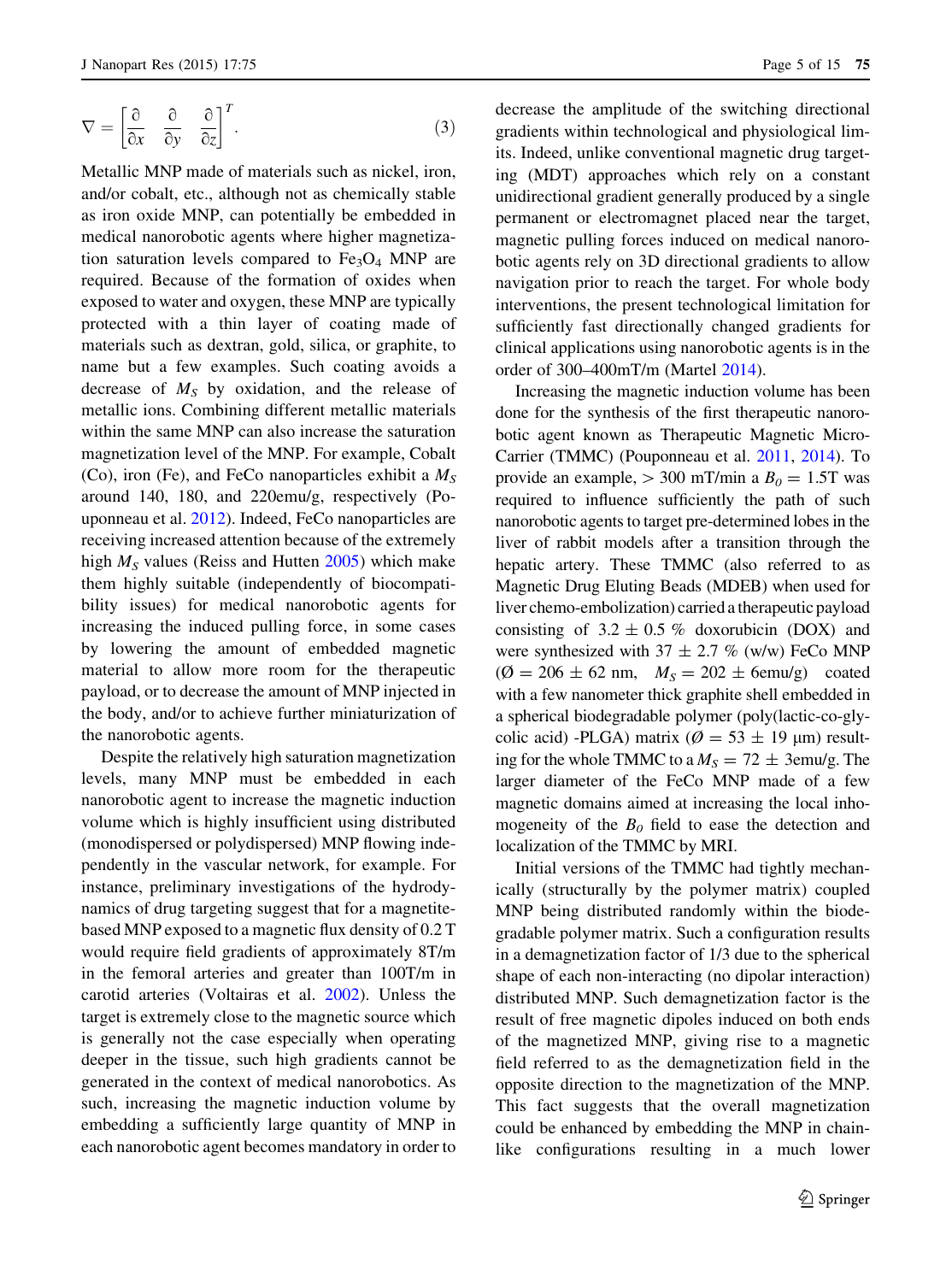demagnetization factor. But when such MNP are aligned in a chain or needle-like fashion, the hysteresis loop is affected and the magnetic parameters such as remanence and coercivity notably increase, which may be taken into account for some particular nanorobotic target medical interventions. These changes in the magnetic properties are related to the demagnetization factor and to the orientation of the magnetic moments of the MNP along one of the easy magnetization axes (Ngo and Pileni [2000\)](#page-14-0).

Furthermore, initial experimental results conducted in animal models suggest that magnetic biodegradable pulling-based nanorobotic agents such as the TMMC should be made as large as possible for embolization but small enough to navigate beyond the arterial network. As such, nanorobotic agents with diameters between approximately  $150$  and  $300 \mu m$  (approx. 50 lm in smaller animal models such as rabbits) would allow navigation and an embolization in the human arterioles where the drug could be released, hence preventing such agents to bypass the arterioles and to re-circulate unintentionally in the systemic vascular network due to insufficient magnetic induction volume and magnetization to retain the nanorobotic agents at the drug release site for a sufficient amount of time required for completing the release of the drug. Such increase in the overall volume would also increase the magnetic induction volume per nanorobotic agent, yielding larger induced pulling directional forces.

But unlike for larger (diameter in the millimeter range) agents, the induced force on such microscale nanorobotic agents can be made sufficient only for steering purpose. Intra-arterial injections are typically used since the blood flow in arteries generally goes toward physiological targets in medical nanorobotics such as in cancer therapy where arteries carry oxygen and nutrient toward the tumoral lesions. Such blood flow is typically exploited to provide the propelling force to the nanorobotic agents being steered by directional magnetic gradients. Because of the excessive arterial blood flow (e.g., in the order of 0.3 m/s), not enough time is allowed in most cases for such gradients to deviate sufficiently such nanorobotic agents toward the appropriate branch at each vessel's bifurcation that leads to the pre-determined target region. One logical approach to solve this issue is to decrease the blood flow appropriately through the use of a balloon catheter or other potential devices that ideally could be synchronized with the MR-navigation sequences (Martel [2013a\)](#page-13-0). This can be done at the expense of extending the time of the interventions. This may become an issue particularly with the delivery of a large therapeutic dose. Indeed, since MRN is acting on all nanorobotic agents simultaneously, a number of consecutive injections of boluses of nanorobotic agents totalizing the dose that needs to be delivered would be required. The size of these boluses typically becomes smaller when targeting deeper regions being accessed through the vascular network since the lengths of the branching vessels tend to become shorter after each vessel's bifurcation. Such boluses can take the form of independent agents or as aggregates of nanorobotic agents. The formation of aggregates results into a significant increase of the magnetic induction volume. Due to dipole–dipole interactions (dipolar coupling) between the nanorobotic agents, ellipsoidal (prolate) or chain-like aggregations can form with the easy (longitudinal) axis being parallel to the  $B_0$  field during MRN which can lead to potential unwanted embolizations if the dipole–dipole interactive force between neighborhood agents is too high, especially when the navigation path becomes more perpendicular to the  $B_0$  field. Ideally for optimal results achieved within the shortest possible intervention time, the dipole–dipole interactive force must be adjusted during the synthesis of the nanorobotic agents (by modifying the density of MNP, by modifying the coating of the MNP or the agent itself, etc.) with regard to the required aggregate's breaking force that can be provided by the blood flow and other factors such as the shear stress forces for instance when closer to a vessel's wall. The determination of such an optimal range of dipole–dipole interactive forces would require an a priori knowledge of the blood velocity that will be used and other parameters such as the angles of each segment in the navigation path with regard to the Bo field, and the diameter of the blood vessels. As such, the development of models (Belharet et al. [2013\)](#page-13-0) to predict the behavior of such nanorobotic agents based on the characteristics of the MNP and the agents taken from physiological measurements gathered prior to the target interventions may prove to be a suitable tool to help achieving maximum targeting efficacy for each particular intervention.

The standard interventional method based on magnetic pulling for navigating nanorobotic agents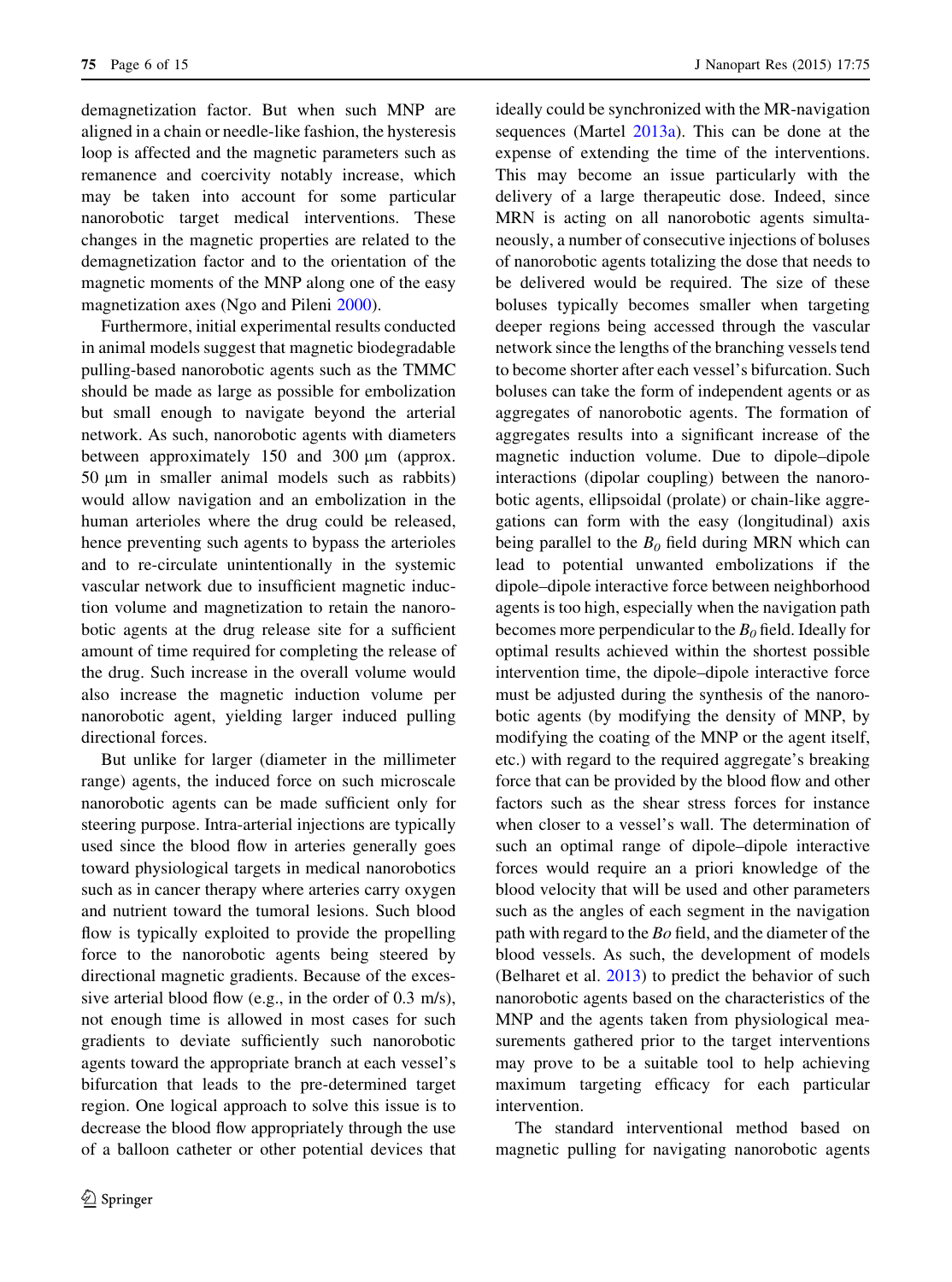

Fig. 4 Basic schematic illustrating the typical interventional pulling-based method

is described in the simplified schematic depicted in Fig. 4. The blood flow rate in the artery is controlled through an inflating–deflating balloon catheter (or similar device). The latter is synchronized with the injector which in its present version consists of several small coil wounds positioned at regular intervals around a silicon tube. By synchronizing the current flow with the injection flow, it is possible to capture and to release the nanorobotic agents in a periodic fashion. The detection system in the injector exploits the change in voltage between two coupled resonant inductance-capacitance (LC) resonance circuits installed at the tip of the injector, when a bolus of nanorobotic agents exits the injector. Such detection triggers a signal to synchronize the magnetic navigation sequence. If a synchronized MR-tracking sequence is initiated during the navigation phase, the blood flow is modulated according to the time of the tracking sequence using the synchronized balloon catheter while the injection sequences are being modified. Such tight communication link between the various sub-systems is essential to ensure proper optimized operations.

Once injected, directional gradients are then applied to direct the nanorobotic agents toward the appropriated branching vessel with the blood flow being adjusted to allow sufficient time for the gradients to deviate the agents along the planned path. At this step, nanorobotic agents can navigate independently or the formation of aggregates may be selected to increase the effective magnetic volume and hence the total directional force being induced. By using the blood flow for displacement, the opposite hydrodynamic drag force (Eq. 4) that could break such aggregates becomes negligible since  $\nu$  being the motion of the nanorobotic aggregates relative to the fluid flow is typically null.

$$
\vec{F}_D = -\frac{1}{2}\rho_f A C_d \cdot ||\vec{v}|| v \tag{4}
$$

In Eq. 4,  $\rho_f$  is the fluid density with A being the nanorobotic agent or the aggregate's hydrodynamic reference area.  $C_d$  is defined as a dimensionless drag coefficient related to the Reynolds number Re. When a directional force is induced according to Eq. [2](#page-3-0) to steer (pull) the aggregate toward the desired branching vessel,  $v \neq 0$  and therefore, the resulted drag force (Eq. 4) would have to be smaller than the dipolar field retaining the nanorobotic agents together. For two neighborhood nanorobotic agents, such magnetic dipole–dipole interaction energy can be estimated as

$$
E_D = -\frac{\mu_0}{4\pi} \left( \frac{3(\vec{\mu}_A \cdot \vec{r}_{AB})(\vec{\mu}_B \cdot \vec{r}_{AB})}{\vec{r}_{AB}^5} - \frac{\vec{\mu}_A \cdot \vec{\mu}_B}{\vec{r}_{AB}^3} \right);
$$
  
where  $\vec{r}_{AB} = ||\vec{r}_{AB}||$  (5)

In Eq. 5,  $\mu_0$  is the permeability of vacuum, with  $\mu_A$  and  $\mu_B$  being a point-like dipole located at the center of spherical MNP or agents designed A and B, respectively, with the vector  $r_{AB}$  joining the center of the two dipoles. Accordingly, the lowest energy configuration would correspond to the two magnetic moments aligned head-to-tail, forming with many agents, an aggregate with the long (easy) axis oriented parallel to the  $B_0$  field. As such, the variable A in Eq. 4 of the corresponding aggregate will vary during the steering phase according to the angle between the easy axis of the aggregate and the direction of the magnetic gradient being applied for navigation purpose. In other words, the directions of the programmed navigation path have to be taken into account in determining the minimum dipolar interactive force required during the synthesis of the nanorobotic agents. Such dipolar interactive force must also be able to sustain other forces related to the vessel walls in the context of wall retarding effects and/or shear-stress forces for instance when closer to a vessel's wall.

Although the above information can be used to determine the minimum dipole–dipole interactive force between the MNP-based nanorobotic agents,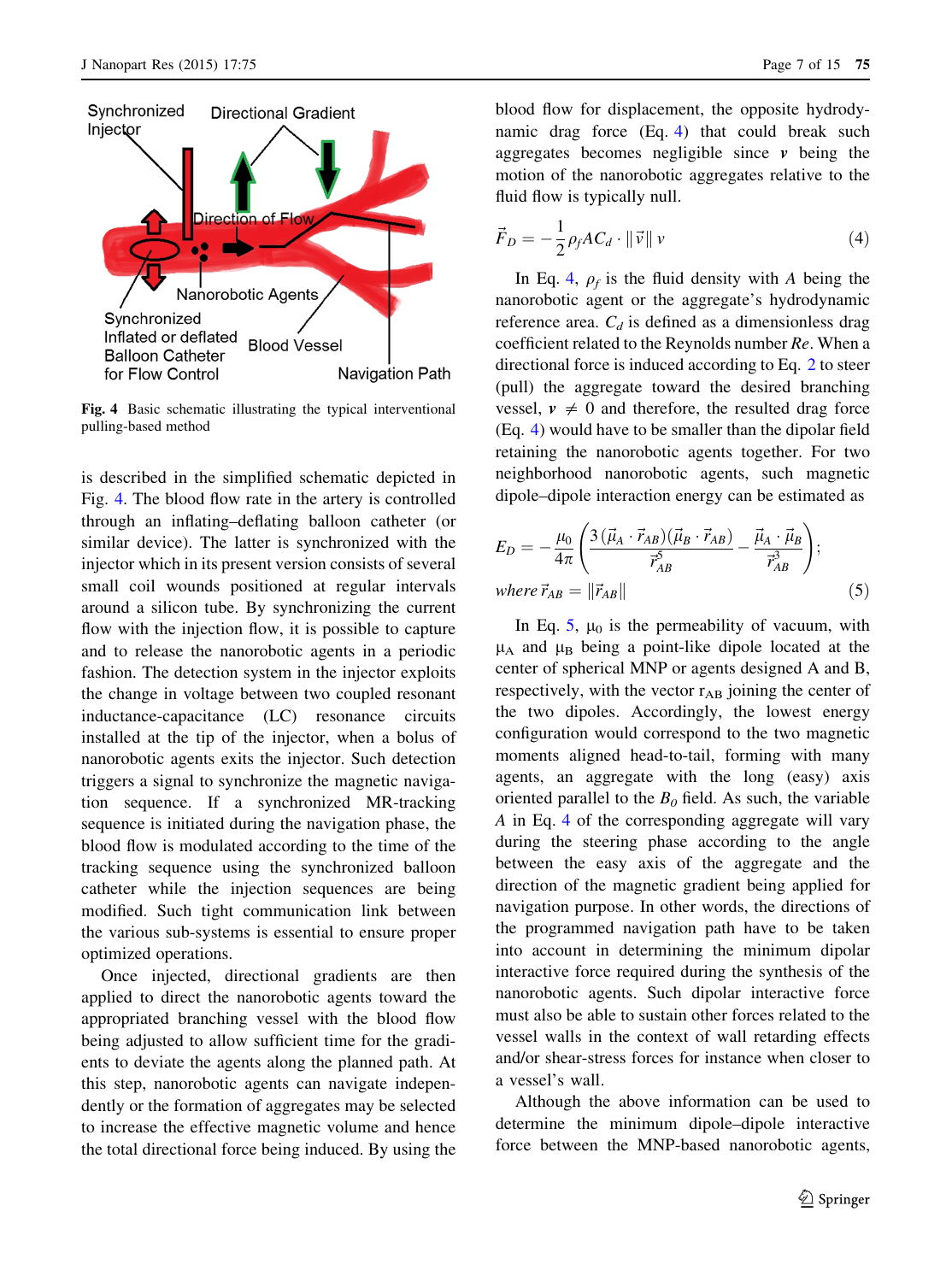such dipole–dipole force must be lower than an achievable breaking force. Failing to synthesize the MNP-based agents with a dipole–dipole interactive force below such achievable breaking force would yield unpredicted embolization that may not only be suitable in a medical point-of-view, but also will prevent such nanorobotics agents to reach the targeted region. Such breaking force can be provided by increasing the blood flow simply by fully deflating the balloon catheter for instance. But as the agents navigate deeper in the vasculature passed several branching vessels, the effect of modulating the blood blow from such a device located in the artery will be diminished. Although the gradient field is constant throughout the body, the size of the aggregate decreases due to smaller vessel's diameters when operating deeper in the vascular network, and hence the force induced becomes smaller as well. These comments only show the complexity involved and the need to tune and to characterize such nanorobotic agents as well as developing accurate models to predict the behaviors within specific physiological conditions and environments.

Magnetic pulling actuation is known to be the most effective method for navigation in the arterial network and possibly in the arterioles as well, but becomes ineffective in narrower vessels such as the capillaries. As such, torque-based magnetic actuation with nanorobotic agents in the form of artificial micro-swimmers (Dreyfus et al. [2005\)](#page-13-0) including but not limited to artificial bacterial flagella (ABF) (Zhang et al. [2009b](#page-14-0)); and magnetically guided self-propelled nanorobotic agents such as magnetotactic bacteria (MTB) (Martel et al. [2009b](#page-13-0), [2013b\)](#page-13-0), provide complementary actuation methods to reach a target being accessible beyond the arterioles. Since such complementary methods are much less effective than magnetic pulling-based actuation in the arterial network, torque-based actuated and self-propelled nanorobotic agents must be injected in the vicinity of the target in the interstitial spaces and/or the microvasculature; or for intraarterial injections, they should be encapsulated in larger magnetic pulling-based nanorobotic agents acting as carriers prior to be released closer to the microvascular network (Martel et al. [2009a\)](#page-13-0).

A torque-based actuated nanorobotic agent can be made of a biodegradable polymer with embedded MNP. The characteristics of these MNP should be similar to the ones used for the pulling-based nanorobotic agents and should maintain their superparamagnetic property. Although the magnetic field required for moving a torque-based agent is typically much less than a pulling-based agent, a rotational magnetic field is required in the case of artificial micro-swimmers such as ABF, preventing the implementation of a field's strength as high as the ones being used for MRN when conceived for whole body medical interventions. This means that for whole body interventions, such embedded MNP would typically be well below the saturation magnetization value due to the limit in the magnetic field strength of the directionally controlled gradients of approximately 0.1 T. This fact must be taken into consideration for the intervention and the design of such artificial nanorobotic agents.

For magnetically guided self-propelled nanorobotic agents, this is not an issue because the magnetic torque is used for directional control or guidance only. In MTB (Blakemore [1975\)](#page-13-0), a chain of intracellular single magnetic domain  $Fe<sub>3</sub>O<sub>4</sub>$  nanoparticles known as magnetosomes (Bazylinski et al. [1988](#page-13-0); Faivre and Schüler [2008](#page-13-0)) can be used to guide such flagellated bacteria acting as nanorobotic agents (Martel et al. [2009a](#page-13-0); Martel [2013a\)](#page-13-0). The level of magnetotactic directional guidance toward a physiological target region is characterized by the alignment of the cell in the applied directional magnetic field, and it is determined by the ratio of the interactive magnetic energy with the applied field to the thermal energy being the thermal forces associated with Brownian motion. Previous experiments showed that a directional magnetic field slightly higher than the geomagnetic field would be sufficient to guide such bacteria toward a pre-determined target such as a tumor in the case of drug delivery in cancer therapy. These chains of magnetosomes provide insights that could potentially lead to the exploitation of similar chain of single domain MNP in other nanorobotic agents.

# Imaging

Imaging is an essential part of medical nanorobotics. Besides the imaging of the physiological environment including potential vascular routes and the localization of target sites for the nanorobotic agents, being able to image to assess the position of the nanorobotic agents in the human body is highly desirable for nanorobotic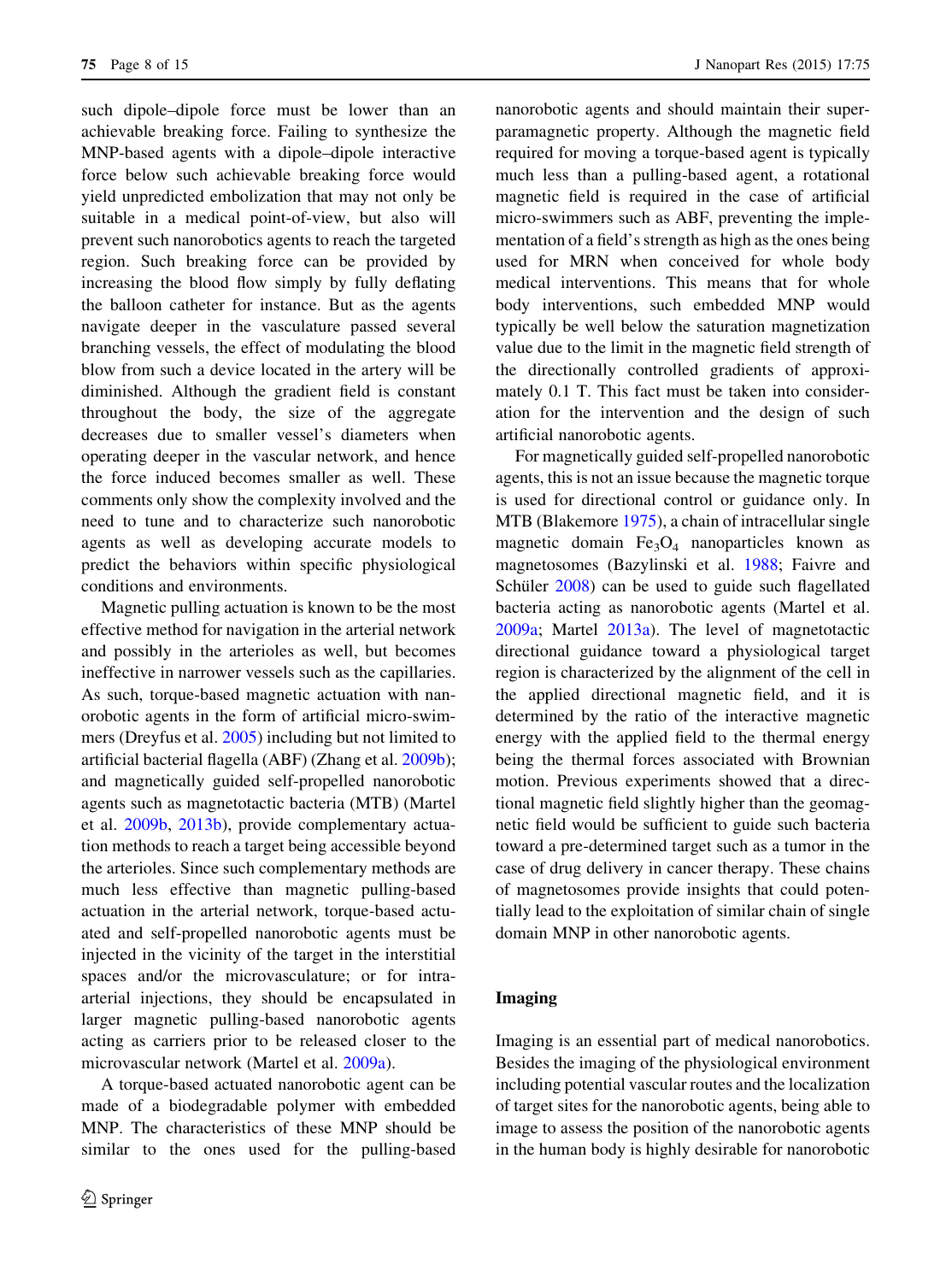medical interventions. Assessing the position of the nanorobotic agents can be classified as real-time and non-real-time. Real-time positioning also referred to as real-time tracking of the nanorobotic agents is typically done during the navigation phase where feedback positioning data are used to compute and apply corrective actions in order to maintain the nanorobotic agents along a planned physiological path leading to the target site. Non-real-time localization is typically used to assess the targeting efficacy of the nanorobotic agents following the navigation phase. In the latter case, the use of a relatively long acquisition time to improve detection remains an option unlike for real-time tracking.

Known medical imaging modalities include computed X-ray tomography (CT), optical imaging, magnetic resonance imaging (MRI), positron emission tomography (PET), single-photon-emission computed tomography (SPECT), and ultrasound. Among all these imaging modalities, MRI is particularly suited in acquiring 3D anatomical images in tissue samples such as human soft tissues where nanorobotic agents typically operate. This can be done with high spatial and temporal resolution. In addition, MR-images are acquired without the use of ionizing radiation such as in X-ray and CT, or radiotracers as for PET and SPECT. Furthermore, in the context of medical nanorobotics, the magnetic environment provided by a clinical MRI scanner is particularly suited as discussed earlier for the navigation of nanorobotic agents in the arterial network and the arterioles by bringing the embedded MNP at saturation magnetization for optimizing the induction of 3D gradient forces on the agents.

But another important fact is that MRI can prove to be much superior to other medical imaging modalities such as X-ray in tracking the position of nanorobotic agents. Indeed, magnetically saturated MNP embedded in nanorobotic agents operating in the  $B_0$  field of a clinical MRI scanner produce a substantial locally perturbing dipolar field which leads to a marked shortening of the transverse (spin–spin) relaxation times  $T_2^*$ . Such local dipolar field can be made sufficiently large to allow MRI to detect nanorobotic agents that have overall dimensions smaller than the spatial resolution of any clinical imaging platforms. Indeed, empirical observations suggest that an iron oxide particle disrupts the magnetic field enough for MRI detectability for a distance at least 50 times its

size (Shapiro et al. [2004](#page-14-0)). In the case of iron oxide contrast agents, considering the size of a voxel at  $\sim$  500 µm for a 3T clinical MRI scanner suggests that Micrometer-sized Iron Oxide (MIO) particles instead of Ultra small Superparamagnetic Iron Oxide (USPION) particles  $(< 50$  nm) or SPION particles  $(> 50$  nm) would be preferable. Although MNP such as USPION or SPION particles are desirable for their integration in nanorobotic agents because of their superparamagnetic property allowing for clinical target interventions, a significant quantity of such MNP must be embedded in each micrometer-sized nanorobotic agent to yield significant signal changes to be detectable by MRI. Increasing the quantity of MNP in each agent up to the limit of the synthesis process also increases the induction volume but it may also reduce the payload if it is embedded within the biodegradable matrix as for the TMMC mentioned earlier. One the other hand, if such a payload can be distributed and attached to the MNP, then the payload can potentially be increased by taking advantage of the larger surface to volume ratio of MNP. But this would require that the MNP has the right characteristics for proper delivery (e.g., cell uptakes) while adding a layer that may change the properties of the MNP to maintain its suitability in the context of medical nanorobotics.

Medical nanorobotic agents generally consist of a cluster of monodispersed SD MNP embedded with a payload encased in a biocompatible material where the overall size of the agent will typically be in the micrometer range. Such microscale agent will generally cause a geometrical distortion and echo shifting in MR-images. As opposed to spin echo (SE), such echo shifting results in a signal loss in gradient echo (GE) imaging due to intravoxel dephasing. Such susceptibility-based signal loss then provides a mean to detect magnetic MNP-based microscale agents with an overall volume largely inferior to the spatial resolution of a clinical MRI scanner.

The detection threshold in MRI is a complex problem that is affected by a number of factors, including field strength, SNR, pulse sequence, and acquisition parameters (particularly the resolution and echo time (TE)) (Bowen et al. [2002](#page-13-0)), as well as the MNP loading in the nanorobotic agents and the saturation magnetization level of the MNP. Indeed, reaching a higher saturation magnetization level for the MNP not only leads to higher induced pulling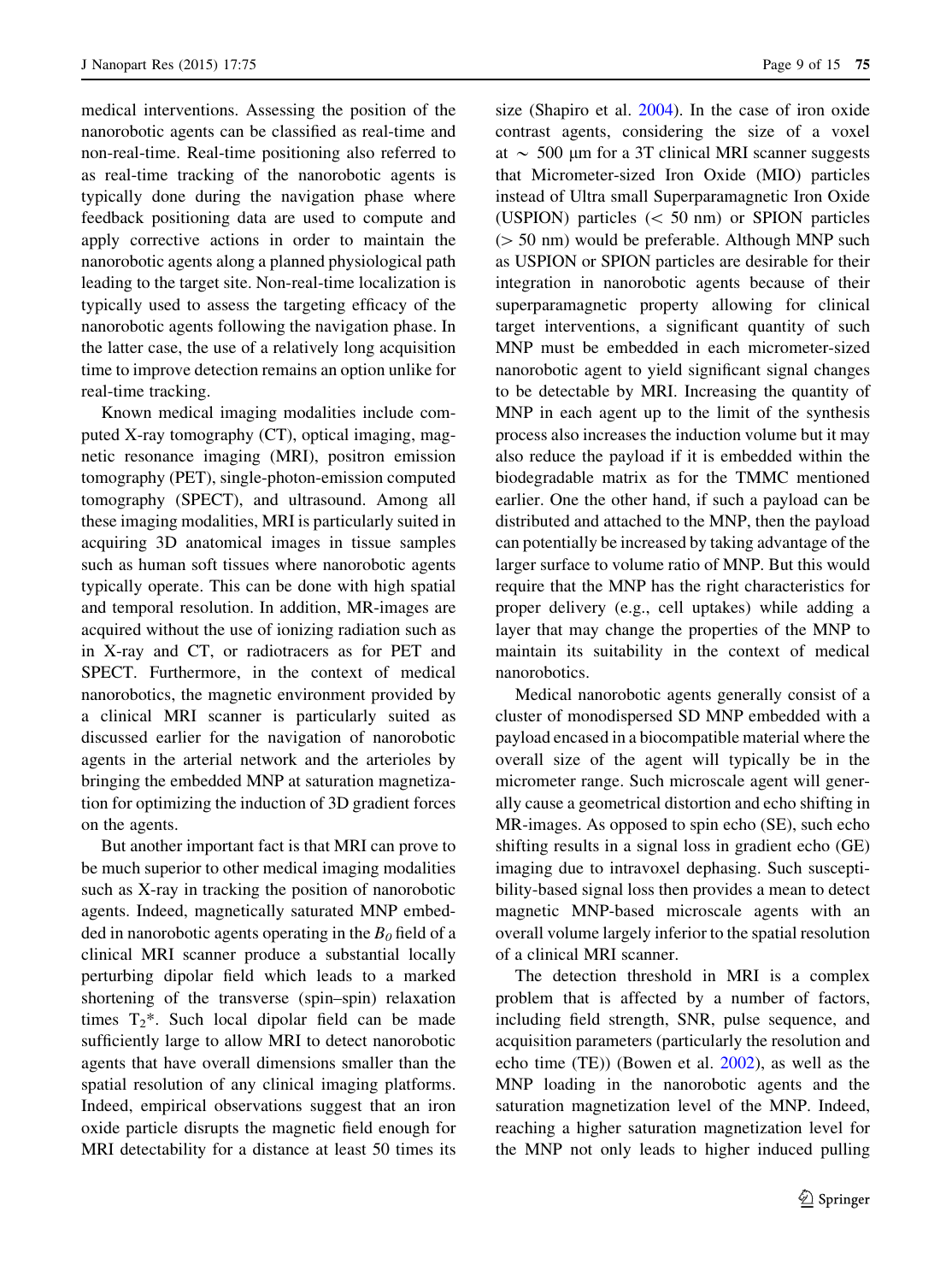magnetic forces for the nanorobotic agents but also increases the detectability by MRI. For instance, although an image acquisition time of a few minutes was necessary, just a few TMMC agents mentioned earlier and which were based on FeCo MNP were sufficient to allow detection and localization by a 1.5T clinical MRI when in the lobe of liver of rabbit models.

The same holds true for an aggregation of nanorobotic agents. Indeed, such an aggregation not only increases the effective induction volume to yield higher actuation forces but also creates a larger MRI artifact that can be more easily detected. This is particularly important when real-time constraints during navigation must be met otherwise, the blood flow must be further reduced (or stopped for a longer period of time) which would increase the time of the intervention unless modifications of the navigation control algorithms would be done accordingly. Such modifications could take various forms such as relying on less feedback positional information and on more predictive models that would prove to be effective up to a certain limit. Such limit would typically depend on the accuracy of the theoretical models used and the level of predictability of the disturbing forces that could bring such agents away from the planned path.

#### Hyperthermia

One of the critical challenges in medical nanorobotics is to embed more functionality in agents that are extremely small. Embedding more functionality would lead to more advanced and more sophisticated nanorobotic agents capable of executing more complex tasks, which is a requirement for several medical interventions. In larger robots, increasing the number of functionalities is typically accomplished by adding components (hardware) or by adding such additional functions in embedded software. Since the latter is not presently possible at the scale of such nanorobotic agents, the former appears to be the only option available. But embedding additional components without increasing the overall size of each nanorobotic agent beyond an acceptable volume becomes extremely challenging. As such, one strategy is to make the embedded components multifunctional by tailoring their characteristics appropriately.

This is the case of the MNP embedded in pullingbased nanorobotic agents for instance where the same MNP are used for allowing the induction of a directional pulling force, as well as for real-time MR-tracking, MR-imaging to assess targeting efficacy, and possibly in intracellular delivery of chemotherapeutic molecules when such MNP are functionalized appropriately. But the range of functions supported by the same MNP can be expanded further, and magnetic hyperthermia being also referred to as AC hyperthermia is one additional important embedded function that is often critical for specific target nanorobotic interventions.

In cancer therapy, for example, magnetic hyperthermia is generally defined as a treatment in which higher temperatures (e.g.,  $\sim 43-46$  °C for hyperthermia alone, and  $\sim$  40–43 °C when combined with chemotherapy and/or radiotherapy) are applied to kill cancer cells since the latter have proven to be more sensitive to high temperatures than healthy cells (Mornet et al. [2004](#page-14-0)). As for delivering drug molecules, achieving better targeting through medical nanorobotics would yield better treatment outcomes by magnetic hyperthermia. Such target hyperthermia could be combined with other forms of therapy including chemotherapy and radiotherapy to yield more effective treatments. Indeed, since at higher temperatures, cancer cells become more vulnerable and respond better to chemotherapeutic drugs or radiation suggest the possible implementations of more effective nanorobotic agents capable of combining two or more treatment modalities.

For superparamagnetic MNP with a magnetic volume V, an external AC magnetic field energy can force the magnetic moment to rotate and overcome the energy barrier  $E = K V$ , where K is defined as the anisotropy constant. Once the MNP relaxes to its equilibrium orientation, this energy is then dissipated in the form of heat. This mechanism is well known as the Néel relaxation. Besides Néel relaxation, Brownian relaxation can also produce heat if the MNP are free to rotate. For Brownian relaxation, the energy barrier for reorientation of a single domain MNP is provided by rotational friction due to the rotation of the entire MNP caused by the AC magnetic field torque force on the magnetic moment of the MNP. In all cases, the power of which the magnetic material is heated per gram is given by the specific absorption rate (SAR).

Besides the alternating (AC) magnetic field amplitude  $(H)$  at a given frequency  $(f)$ , SAR depends also on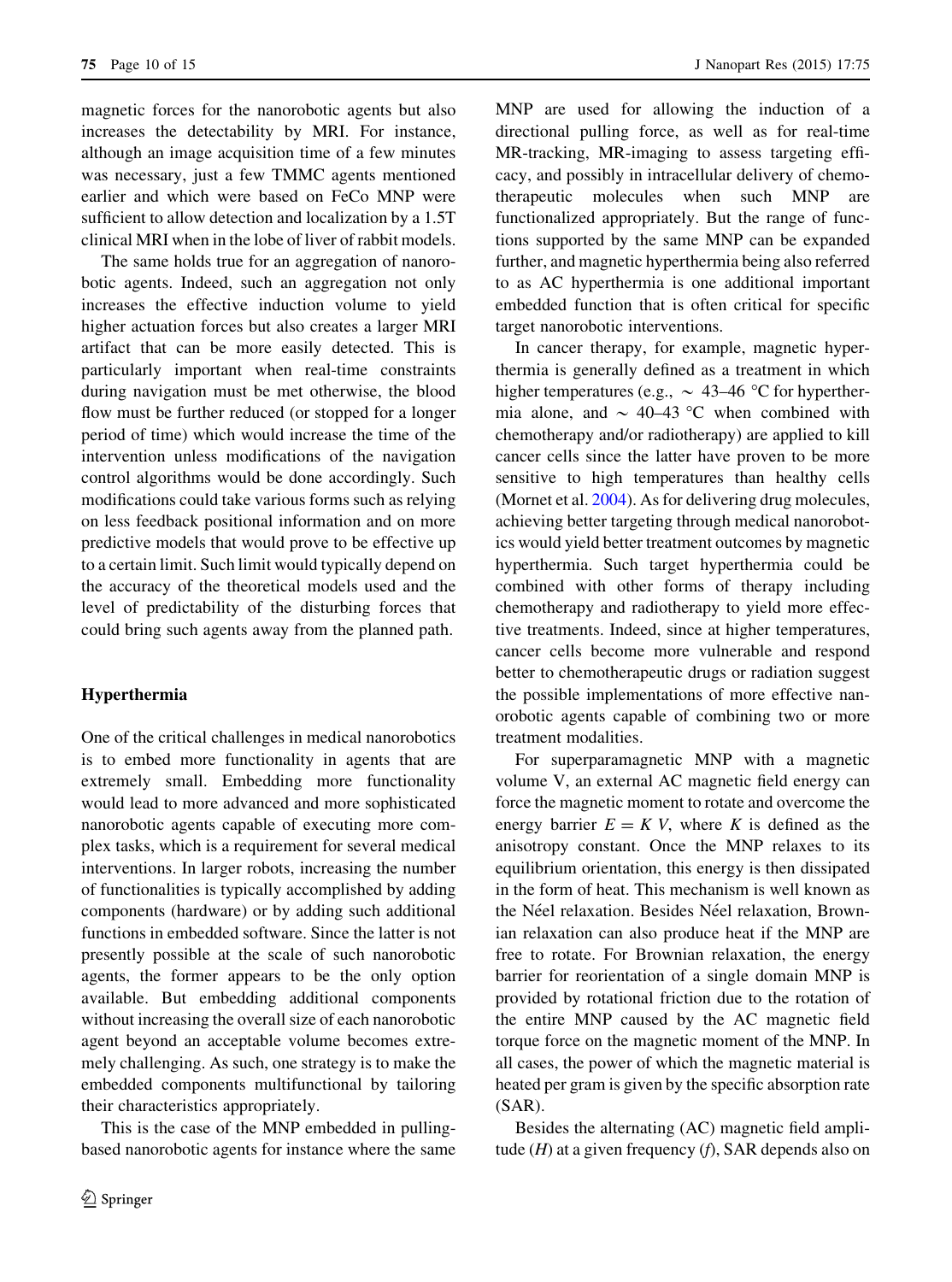the nanoparticles' properties such as mean size, saturation magnetization  $(M<sub>S</sub>)$ , and magnetic anisotropy  $(K)$ . An approach to increase the heat generation is the use of single domain MNP displaying hysteresis losses (Lacroix et al. [2009](#page-13-0)) which may represent a good alternative especially to compensate for a reduction of the SAR by superparamagnetic MNP designed to be immobilized into cancer cells after being released from the nanorobotic agents. In this particular case of intracellular hyperthermia, the mean size of iron oxide particles would typically be above the superparamagnetic limit of  $\geq 15$  nm and below the optimal size of  $\leq 50$  nm for internalization into mammalian cells (Zhang et al. [2009a\)](#page-14-0). In typical applications, independent randomly oriented uniaxial single domain MNP will lead to a losses scaling approximately with  $M_S H_C$  according to the Stoner-Wohlfarth model, where  $H_C$  represents their coercive field. Hence, metallic iron-based MNP instead of iron oxide MNP would be better in this respect due to their higher saturation magnetization. This is also in full agreement with the requirement for enhancing the induction of magnetic gradient force on a medical nanorobotic agent suggesting that the same MNP would be optimized for both purposes as well as for MR-tracking and MR-imaging. But again, the low chemical stability at physiological conditions and adequate biocompatibility are drawbacks of metallic MNP that forces the combinatory use of complex core–shell architectures (Martinez-Boubeta et al. [2010;](#page-13-0) Meffre et al. [2012](#page-14-0)).

The tuning of the magneto-crystalline anisotropy  $K$  by controlling the overall shape of the MNP can also influence the magnetic heating efficiency in MNP (Lee et al. [2011](#page-13-0)). For instance, the highest specific losses have been achieved with cubic iron MNP (Mehdaoui B. et al. 2011). Such cubic iron MNP had an effective anisotropy constant  $K_{\text{eff}} = 9.1 \times 10^4 \text{ J/m}^3$ , and  $M<sub>S</sub> = 1.7 \times 10^6$  A/m. But to take advantage of such characteristics, the applied AC magnetic field amplitude must be sufficiently high to ensure the remagnetization of the MNP. In such a case, a SAR of approximately 3000 W/g can be achieved with a field  $\mu_0H_{max} = 73$  mT at  $f = 274$  kHz. Besides achieving a high SAR for hyperthermia and high saturation magnetization for magnetic induction during gradient-based navigation, cubic MNP are also very good for MR-imaging (Lee et al. [2012](#page-13-0)).

But one critical issue is the determination of the optimal overall size for such multifunctional MNP designed to be embedded in medical nanorobotic agents. Such optimal size should be in the range of 15–50 nm for the reasons mentioned earlier. Previous studies have already reported dependence of the SAR on the mean size of cubic MNP with significant optimal SAR. For instance, 19 nm iron oxide cubic MNP have achieved optimal SAR values in clinical conditions up to  $2452 \text{ W/g}_{\text{Fe}}$  at  $520 \text{ kHz}$  and  $29kAm^{-1}$  (Guarda et al. [2012](#page-13-0)). Compared to 20 nm spherical iron oxide MNP, 20 nm cubic iron oxide MNP showed a SAR being 20 % superior under the same experimental conditions (Martinex-Boubeta et al. ([2013\)](#page-13-0).

For the distributed configuration of these MNP, it is important to know that dipolar coupling between MNP significantly affects the magnetic susceptibility and hysteresis losses, thus implying a considerable reduction in specific heating power for hyperthermia applications (Serantes et al. [2010](#page-14-0); Branquinho et al. [2013\)](#page-13-0). This is in agreement with the impact of the demagnetization factor of chain-like MNP structures on the hysteresis loop as well as the increase in remanence and coercivity as mentioned earlier. These facts suggest the need of coating such MNP with a thermally conductive surfactant for each MNP embedded inside the medical nanorobotic agents. Although the aggregation of biodegradable nanorobotic agents is not typically an issue, aggregation of the embedded MNP due to remanence after the biodegradation process of the medical nanorobotic agents may prove to be problematic in a clinical point-of-view unless the nanorobotic agents can be recovered, which is typically not the case in such target medical interventions. If one wants to reduce the demagnetization factor in medical nanorobotic agents, a method should be implemented to be able to demagnetize the MNP within acceptable physiological safety constraints following the navigation phase of the nanorobotic agents.

#### MNP in clinical nanorobotic interventions

For experiments conducted in animal models that do not involve hyperthermia, MD FeCo MNP embedded in each nanorobotic agent will provide the highest saturation magnetization and the best real-time MR-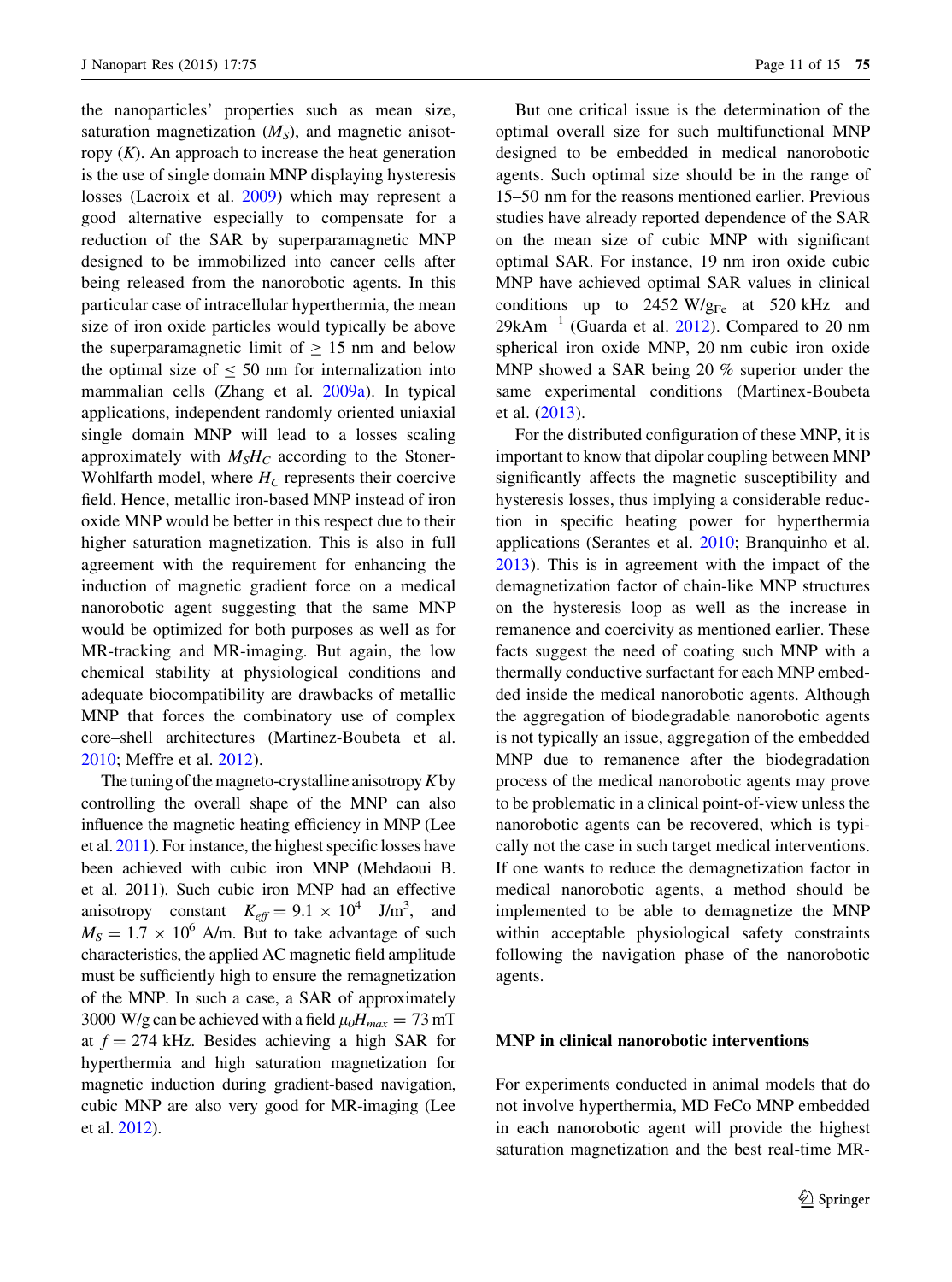tracking performance. But for clinical interventions conducted in humans, superparamagnetic MNP as mentioned earlier must typically be embedded in each agent with the highest emu/g per volume ratio occurring in the 6–20 nm particle size range (Jun et al.  $2005$ ). In such clinical applications,  $Fe<sub>3</sub>O<sub>4</sub>$  would be more easily accepted than FeCo.

Clinical nanorobotic interventions can cover applications beyond the direct target delivery of therapeutics. For instance, besides target magnetic hyperthermia, the SAR of the embedded MNP can be exploited to allow the overall dimension of thermosensitive hydrogel-based medical nanorobotic agents to vary from a computer command. Such external command is used to initiate the AC magnetic field responsible for the increase in temperature of the ideal case of monodispersed MNP embedded in each hydrogel-based nanorobotic agent. Such a variation in the overall dimension of the nanorobotic agent can take the form of an increase or a decrease in the overall volume of the agent. For example, for the first proposed hydrogel nanorobotic agent (Tabatabaei et al.  $2011$ ), superparamagnetic  $Fe<sub>3</sub>O<sub>4</sub>$  MNP were embedded in a biocompatible thermo-sensitive hydrogel (poly(N-isopropylacrylamide) - PNIPA). These spherical PNIPA-MNP nanorobotic agents were not only adequate for MRN by providing the required characteristics to allow the induction of sufficient directional pulling forces while allowing MR-tracking, but also resulted in a 25 % volume reduction of the agent when the polydispersed embedded MNP (diameters ranging from 3 to 18 nm due the unavailability of a narrower diameter range of commercial MNP) were exposed to an AC field of 4 kA/m at 160 kHz. During a medical intervention, such shrinking of the nanorobotic agents can be used for several applications such as computer-triggered drug releases or to perform a temporary embolization at a specific site in the vascular network, to name but only two examples.

If magnetic hyperthermia must be supported by the same medical nanorobotic agents, then  $\sim$  20 nm cubic (or other anisotropic shaped)  $Fe<sub>3</sub>O<sub>4</sub> MNP$  should be embedded for best SAR while maintaining the highest emu/g per volume ratio. The  $\sim$  20 nm magnetic core of each MNP should be coated ideally with a thermally conductive layer or a layer allowing effective heat transfer with a thickness sufficient to minimize dipolar interactions. The total diameter of the MNP referred to as the hydrodynamic particle

diameter (magnetic core  $+$  coating layer) must also be kept sufficiently small while preventing dipolar interactions in order to allow the integration of the required quantity of MNP per nanorobotic agent.

The same MNP used for MR-navigation, MRtracking, and local hyperthermia in a medical nanorobotic agent can also be used to persuade the diffusion of therapeutic molecules across the blood brain barrier (BBB) (Tabatabaei et al. [2012\)](#page-14-0). Indeed, it was observed that an elevation of the temperature of a few degrees leads to a reversible (after approx. 2 h) opening of the BBB. The main advantage of using a nanorobotic approach compared to all other methods is that the elevation of the temperature is not only done where the payload (therapeutic or diagnostic molecules) is located since both the MNP and the payload are encased in the same nanorobotic agent, but also at the cellular level therefore minimizing acute side effects due to overheating of other physiological tissues.

Although target imaging and diagnosis are other potential medical applications. Combining diagnostics with therapeutics is also possible with the use of nanorobotic theranostic agents. Although multimodal imaging could be implemented, such approach would yield more complex agents or MNP in most cases. Since such applications of nanorobotic agents typically occur in a clinical MRI environment requiring highly sensitive MR-imaging, one of the key characteristics of the MNP embedded in the nanorobotic agents is the relaxivities. In general, the relaxivities are determined, but not limited, by three key aspects of the MNP. Such aspects are the chemical composition of the MNP, the size of the MNP or construct and the degree of their aggregation if used, and the surface properties that can vary by modification and functionalization.

The chemical composition has been addressed earlier showing the gained advantage of metallic and in particular FeCo MNP over  $Fe<sub>3</sub>O<sub>4</sub>$  MNP to increase the relaxivities despite the stability and potential biocompatibility issues.

About the size of the magnetic core in MNP, since  $M<sub>S</sub>$  increases with the size of the magnetic core in the MNP, the capability of MRI signal enhancement by the MNP correlates directly with the size of the magnetic core of the MNP. But for the many reasons mentioned earlier, such size would typically be restricted to a magnetic core diameter of  $\sim$  20 nm. Another approach to improve relaxivities and hence the detection sensitivity by MRI would be the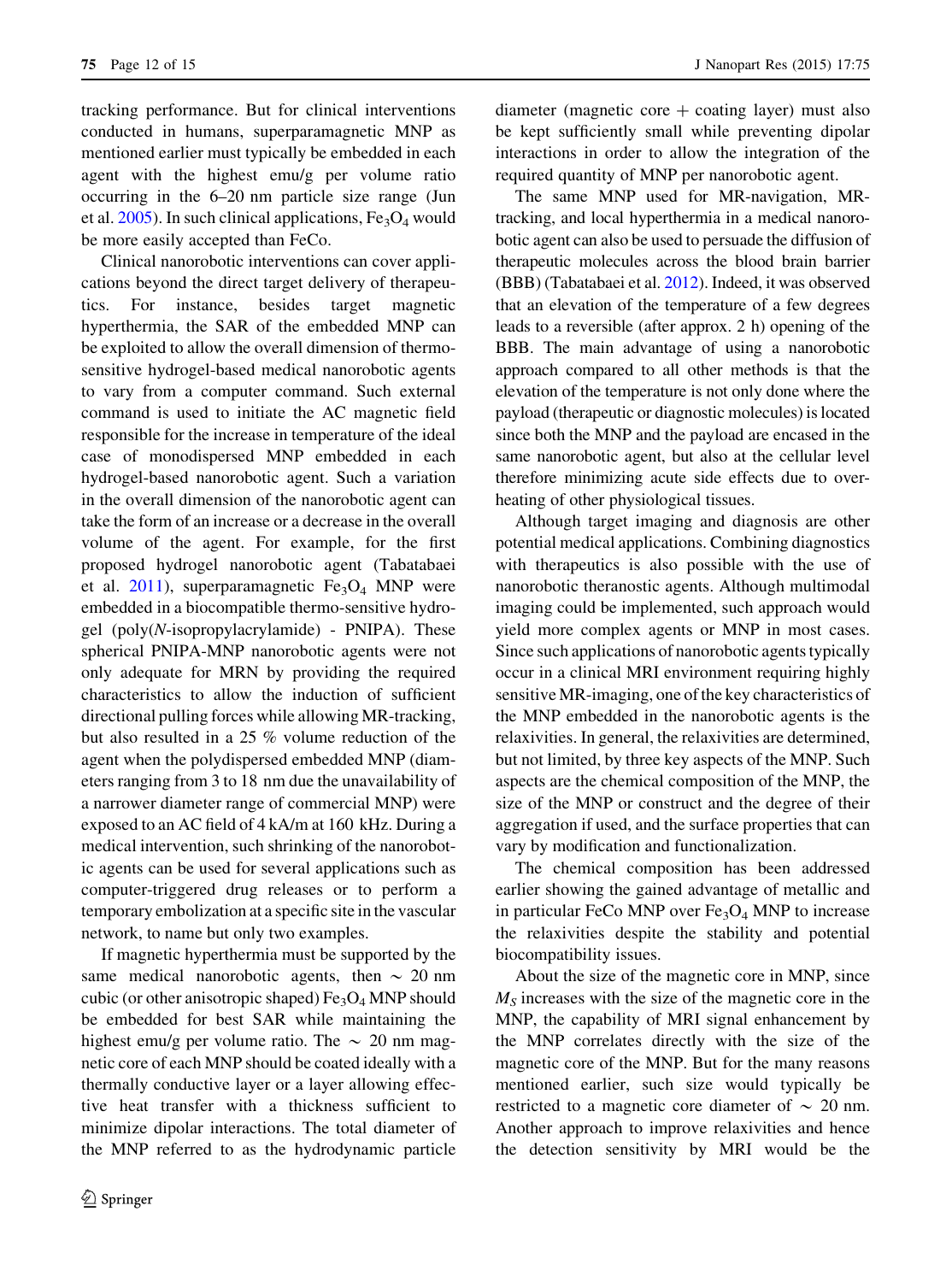formation of nano-clusters made of several MNP embedded in each nanorobotic agent. This could be done keeping in mind the potential negative effects of the dipolar interactions between MNP for nanorobotic target medical interventions.

Such dipolar interaction can be avoided by the use of a coating with a sufficient thickness around the magnetic core in each MNP. But the MNP shell (coating) thickness can have a significant impact on their relaxivities by compromising the efficiency of the MNP in relaxing the surrounding water molecules. As such, surface properties on the MNP can be exploited to enhance MRI contrast. Indeed, since the interactions between water and the magnetic core of each nanoparticle occur primarily on the surface of the nanoparticle, suggests that hydrophilic surface coating can be used to enhance MRI contrast effects (Duan et al. [2008\)](#page-13-0). In this later study, it was confirmed that proton relaxivities of iron oxide nanoparticles coated with a copolymer depend on the surface hydrophilicity and coating thickness in addition to the coordination chemistry of inner capping ligands and the particle size. In other words, a MNP coating which facilitates the accessibility of water to the magnetic core will lead to the rapid exchange and diffusion of water molecules between the bulk phase and the adjacent layer surrounding the particle surface, yielding higher MRI contrast effects. But for metallic MNP, such approach may cause oxidation and the release of metallic ions. A thin (few nanometers) protective layer such as graphite or other materials (as mentioned earlier) that would prevent direct contact with water and oxygen can be synthesized between the magnetic core and the hydrophilic coating if the later proved to not adequately prevent such negative effects.

When MR-imaging is performed once, such MNP synthesized for MRI contrast enhancement and functionalized for a particular specificity to cancer cells, for example, are released from the nanorobotic agents, and then the issue for detectability is mostly concerned with a sufficient concentration of MNP in a particular physiological region. On the other hand, if MRimaging or the detection of such MRI contrastenhanced MNP must be done when they are still embedded in the nanorobotic agents, then relaxivities may be affected by the type of media inside the nanorobotic agents if not water. As such, care must be taken in the development of nanorobotic agents capable of high MRI relaxivities.

Figure 5 provides an example of a medical nanorobotic agent in the form of a schematic that summarizes the basic requirements of the embedded MNP to allow MRN, MR-tracking and imaging, as well as local hyperthermia. Although the results of many studies suggest that the MNP should be monodispersed in the nanorobotic agent as depicted in Fig. 5, another recent study (Serantes et al. [2014\)](#page-14-0) suggests the formation of chain of MNP with morphology similar to the magnetosomes of magnetotactic bacteria to enhance the SAR value. The study mentions that the area of hysteresis loop increases (and therefore the SAR) with the length of the chain (observable results up to approx. 8 MNP). This behavior could be interpreted in terms of the effective anisotropy of the MNP arising from their preferential orientation along the chain due to dipolar coupling which could result to SAR values several times larger than the intrinsic SAR of an isolated particle. On the other hand, disorientation of the assembly would lead to a considerable decrease in the hysteresis loop area and to drastic effect on magnetically triggered heating. This simple example shows that much research and therefore knowledge are needed to better understand the phenomena at the nanoscale. This is critical since such better understanding would inevitably lead to more optimal design of medical nanorobotic agents.



Fig. 5 Simple standard architecture of a MRN-compatible medical nanorobotic agent suited for MR-tracking and local hyperthermia. Other configurations are possible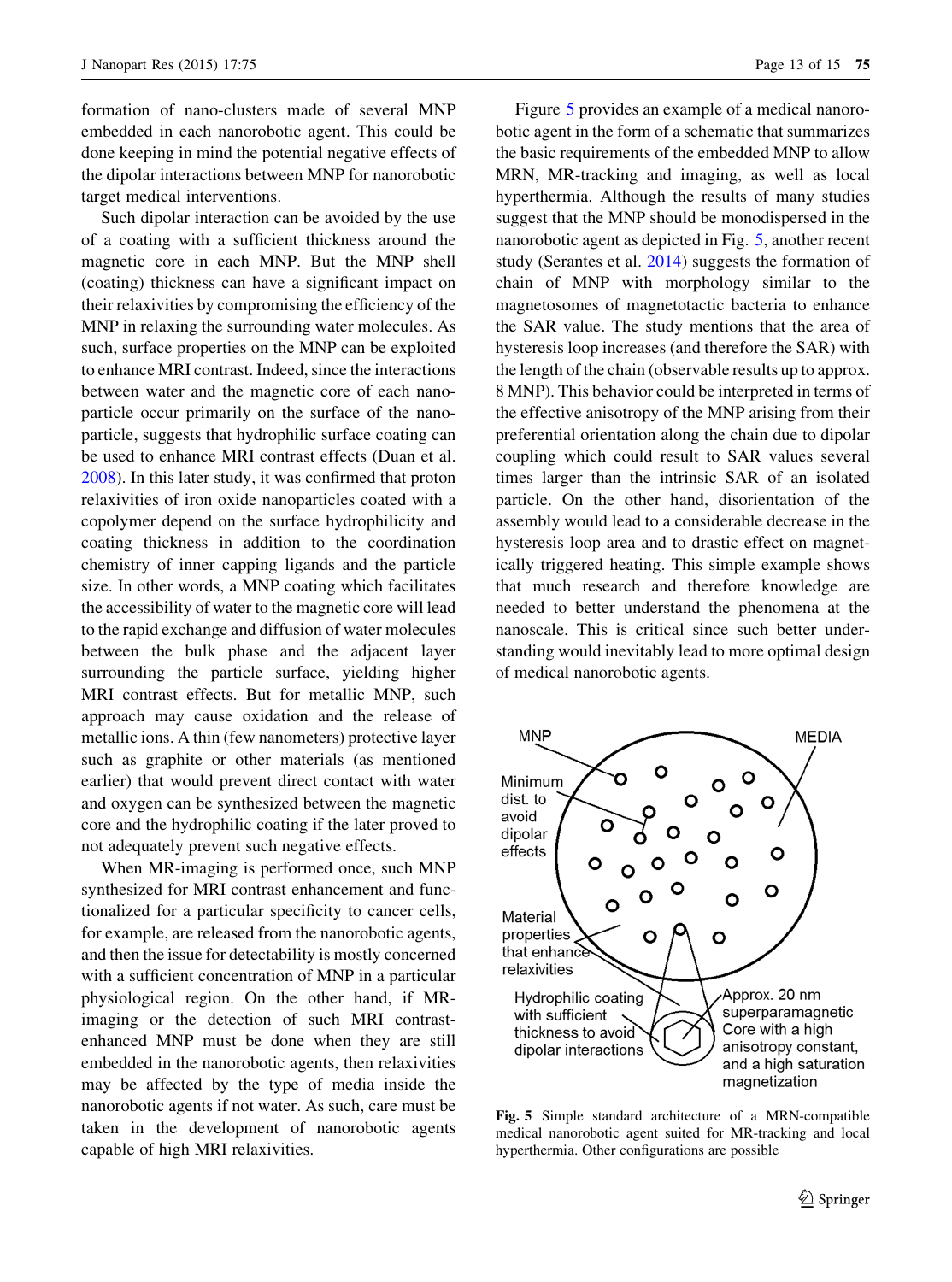<span id="page-13-0"></span>The MNP used in medical nanorobotics generally share the same requirements and challenges encountered in nano-medical applications. As such, the field of medical nanorobotics benefices greatly from the results and findings obtained in nano-medicine. But in the form of nanorobotic agents, such MNP must often support additional characteristics such as enhancement of the induction of pulling gradient forces and real-time MR-tracking, to name but only two fundamental requirements that are often of strategic importance to achieve enhanced targeting efficacy. Increasing the multifunctional aspect of such MNP embedded in such nanorobotic agents is also an area of increasing importance that must be implemented within technological and physiological constraints. To date, MNP have shown to be one promising components that could fulfill such expectations and needs. Although this paper provides an idea of what MNP can achieve in medical nanorobotic agents, much needs to be done and further research is needed to push further the exploitation of MNP in the field of medical nanorobotics.

## References

- Bazylinski DA, Frankel RB, Jannasch HW (1988) Anaerobic magnetite production by a marine, magnetotactic bacterium. Nature 334:518–519
- Belharet K, Folio D, Ferreira A (2013) Simulation and planning of a magnetically actuated microrobot navigating in the arteries. IEEE Trans Biomed Eng 60(4):994–1001
- Blakemore RP (1975) Magnetotactic bacteria. Science 190: 377–379
- Bowen CV, Zhang X, Saab G, Gareau PJ, Rutt BK (2002) Application of the static dephasing regime theory to superparamagnetic iron-oxide loaded cells. Magn Reson Med 48:52–61
- Branquinho LC et al (2013) Effect of magnetic dipolar interactions on nanoparticle heating efficiency: implications for cancer hyperthermia. Sci. Rep. 3:2887
- Dreyfus R, Baudry J, Roper ML, Fermigier M, Stone HA, Bibette J (2005) Microscopic artificial swimmers. Nature 437:862–865
- Duan H, Kuang M, Wang X, Wang YA, Mao H, Nie S (2008) Reexamining the effects of particle size and surface chemistry on the magnetic properties of iron oxide nanocrystals: new insights into spin disorder and proton relaxivity. J Phys Chem C 112:8127–8131
- Faivre D, Schüler D (2008) Magnetotactic bacteria and magnetosomes. Chem Rev 108:4875–4898
- Guarda P et al (2012) Water-soluble iron oxide nanocubes with high values of specific absorption rate for cancer cell hyperthermia treatment. ACS Nano 6:3080–3091
- Gupta AK, Gupta M (2005) Synthesis and surface engineering of iron oxide nanoparticles for biomedical applications. Biomaterials 26:3995–4021
- Hergt R, Dutz S, Röder M (2008) Effects of size distribution on hysteresis losses of magnetic nanoparticles for hyperthermia. J Phys: Condens Matter 20(38):385214
- Jun YW et al (2005) Nanoscale size effect of magnetic nanocrystals and their utilization for cancer diagnostic via magnetic resonance imaging. J Am Chem Soc 127(16): 5732–5733
- Lacroix L-M et al (2009) Magnetic hyperthermia in singledomain monodisperse FeCo nanoparticles: evidences for Stoner-Wohlfarth behavior and large losses. J Appl Phys 105:023911
- Lee JH et al (2011) Exchange-coupled magnetic nanoparticles for efficient heat induction. Nat Nanotech. 6:418
- Lee N et al (2012) Water-dispersible ferrimagnetic iron oxide nanocubes with extremely high r2 relaxivity for highly sensitive in vovo MRI in tumors. Nano Lett 12:3127–3131
- Martel S (2013a) Bacterial microsystems and microrobots. Biomed Microdevices 14(6):1033–1045
- Martel S (2013b) Navigation control of micro-agents in the vascular network: challenges and strategies for endovascular magnetic navigation control of microscale drug delivery carriers. IEEE Cont Syst 33(6):119–134
- Martel S (2014) Magnetic therapeutic delivery using navigable agents. Ther Deliv 5:189–204
- Martel S, Mathieu J-B, Felfoul O, Chanu A, Aboussouan É, Tamaz S, Pouponneau P, Beaudoin G, Soulez G, Yahia L'H, Mankiewicz M (2007) Automatic navigation of an untethered device in the artery of a living animal using a conventional clinical magnetic resonance imaging system. Appl Phys Lett 90:114105
- Martel S, Mohammadi M, Felfoul O, Lu Z, Pouponneau P (2009a) Flagellated magnetotactic bacteria as controlled MRI-trackable propulsion and steering systems for medical nanorobots operating in the human microvasculature. Int. J Robot Res (IJRR) 28(4):571–582
- Martel S, Felfoul O, Mathieu J-B, Chanu A, Tamaz S, Mohammadi M, Mankiewicz M, Tabatabaei N (2009b) MRIbased nanorobotic platform for the control of magnetic nanoparticles and flagellated bacteria for target interventions in human capillaries. Int. J Robot Res (IJRR) 28(9):1169–1182
- Martinex-Boubeta C et al (2013) Learning from nature to improve the heat generation of iron-oxide nanoparticles for magnetic hyperthermia applications. Sci. Rep. 3:1652
- Martinez-Boubeta C et al (2010) Self-assembled Fe/MgO nanospheres for magnetic resonance imaging and hyperthermia. Nanomed. Nanotech. Biol. Med. 6:362–370
- Mathieu J-B, Martel S (2009) Aggregation of magnetic microparticles in the context of targeted therapies actuated by a magnetic resonance imaging system. J. Appl Phys. 106:1–044904
- Mathieu J-B, Beaudoin G, Martel S (2006) Method of propulsion of a ferromagnetic core in the cardiovascular system through magnetic gradients generated by an MRI system. IEEE Trans Biomed Eng 53(2):292–299